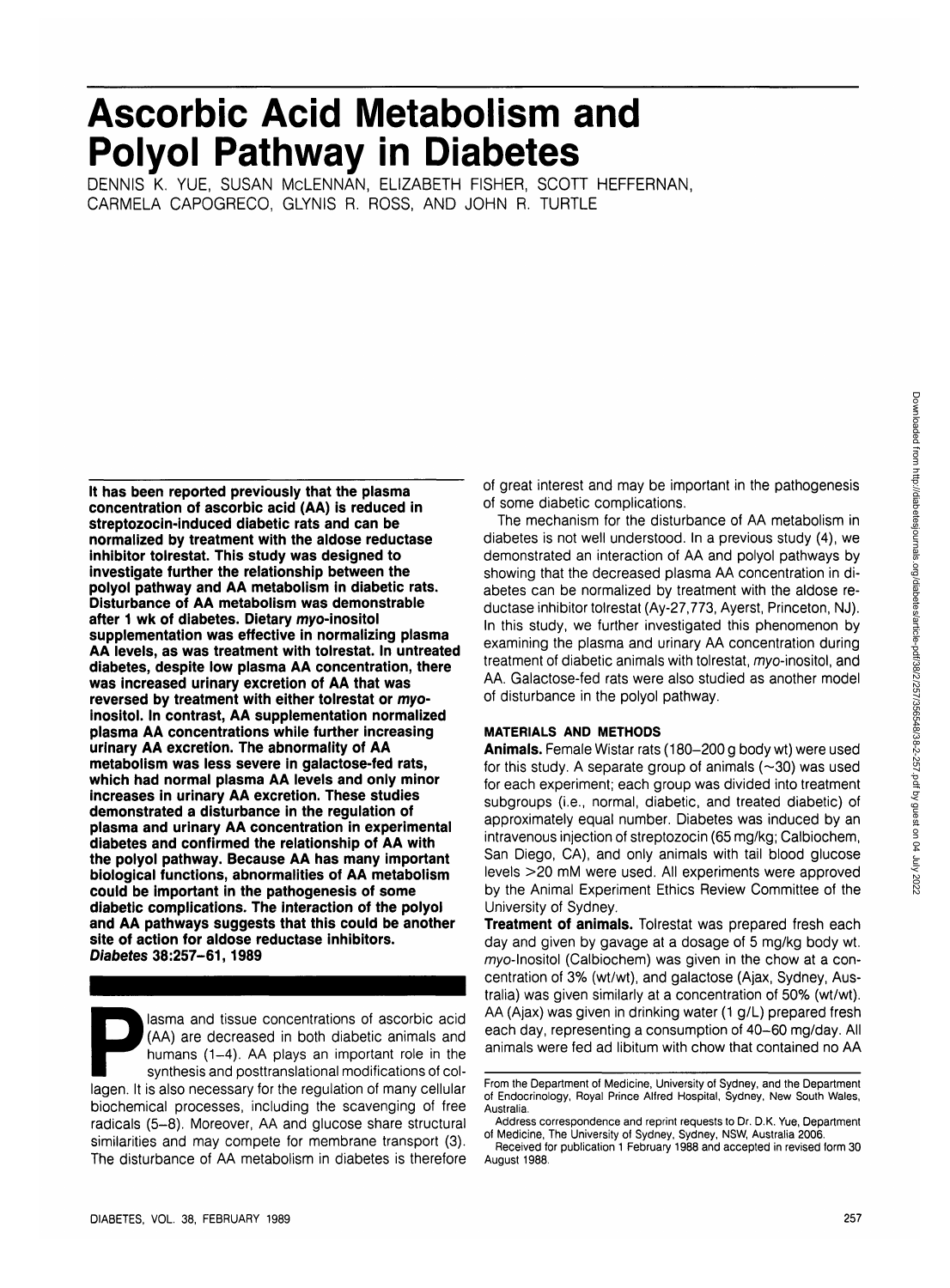detectable by high-performance liquid chromatography (HPLC).

All treatments began with the induction of diabetes and continued for 4 wk, when the animals were killed. Untreated normal and diabetic rats were used as controls.

**AA measurement.** AA was measured by HPLC with a uBondapak  $C_{18}$  column (Waters, Milford, MA). For the measurement of urinary AA, the animals were individually housed in metabolic cages during the 4th wk of treatment, and urine was collected for 24 h in a container spiked with 20% trichloroacetic acid (TCA; 1.2 ml for normal rats and 9.4 ml for

diabetic rats). Blood was obtained from rats by cardiac puncture after death by an overdose of ketamine (200 mg/kg; Parke-Davis, Sydney, Australia). The blood sample was immediately centrifuged, and plasma was deproteinized by the addition of 40% TCA to a final concentration of 5% TCA. After another centrifugation, the supernatant was stored at  $-80^{\circ}$ C and used for AA assay within 2 wk. Control experiments showed that there was <2% degradation of AA collected under these conditions. AA was monitored by absorbance at 254 nm, its concentration determined by the area under the peak, and read against a standard of AA



**FIG. 1. Plasma ascorbic acid in normal and diabetic rats and diabetic rats treated with tolrestat (A), myo-inositol (B), or ascorbic acid (C). 'Significantly different from normal and treated diabetic rats at P < .05.**

**FIG. 2. Urinary excretion of ascorbic acid over 24 h in normal and diabetic rats and diabetic rats treated with tolrestat [A), myo-inositol (8), or ascorbic acid (C). 'Significantly different from normal and treated diabetic rats at P < .05.**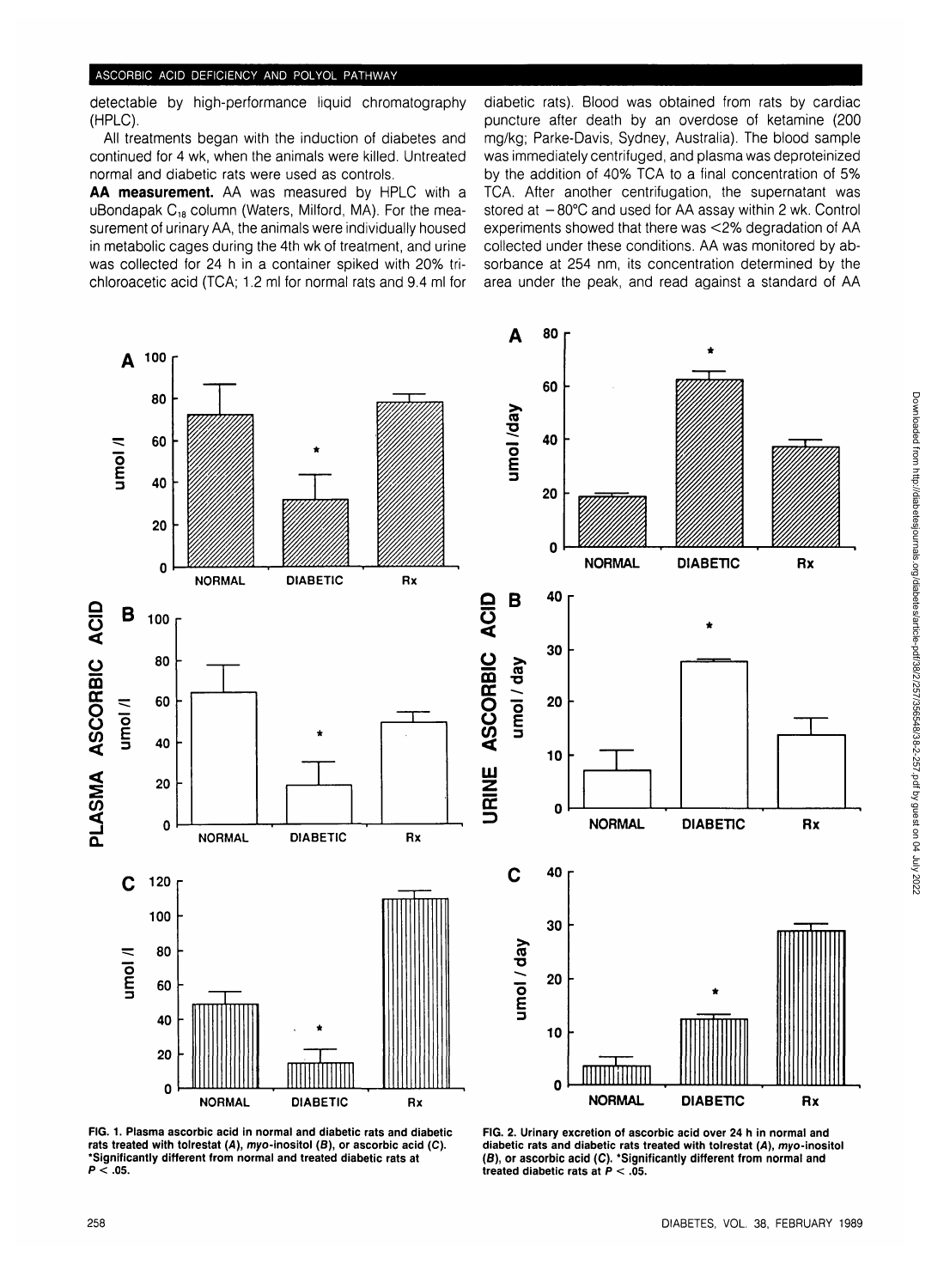

 $\mathbf{o}$ 0 1 2 3 4 : **TIME (weeks)**

**FIG. 3. Urinary excretion of ascorbic acid over 24 h after induction of** diabetes in normal (**iii**) and diabetic (**e**) rats and diabetic rats treated with myo-inositol  $(\triangle)$ .

prepared fresh each day from a stock solution. Urinary AA was expressed as micromoles excreted per day and plasma AA as micromoles per liter.

**Sorbitol and myo-inositol measurement.** The concentration of sorbitol and myo-inositol in the cortex and medulla of normal and diabetic kidney was also measured. Sorbitol was measured by sorbitol dehydrogenase and monitored by absorbance at 340 nm (9). myo-Inositol was measured fluorometrically with myo-inositol dehydrogenase by excitation at 345 nm and emission at 460 nm (10).

**Statistical methods.** Results were examined by analysis of variance with post hoc comparison by Duncan's multiplerange test. Results are expressed as means  $\pm$  SD.

## **RESULTS**

**g o**

igh<br>C

(umol/day)  $20$ 

UJ **z**

**40**

**30**

10

**Plasma AA concentration.** Plasma AA concentrations of diabetic animals during treatment with tolrestat, myo-inositol, and AA supplementation are shown in Fig. 1. Plasma AA was reduced in each group of diabetic animals and increased by all three treatment modalities, reaching supraphysiologic levels in the AA-treated diabetic animals. Tolrestat and myo-inositol treatment had no effect on plasma AA concentration in normal rats.

**Urinary AA excretion.** The results of urinary AA excretion are shown in Fig. 2. In all three groups of untreated diabetic animals the daily excretion of AA was higher than in the normal controls. Tolrestat and myo-inositol treatment of diabetic animals caused a significant reduction in AA excretion, although in each case it remained slightly elevated in comparison with the controls. In contrast, urinary AA was further increased in diabetic animals treated with AA.

The time course for the development of increased AA excretion in diabetes and its normalization by myo-inositol treatment is shown in Fig. 3. After 1 wk of diabetes, urinary AA excretion was already increased fivefold. This was not normalized until the 2nd wk of *mvo*-inositol treatment.

**Diabetes control.** Tolrestat, myo-inositol, or AA treatment did not affect the metabolic control of diabetes. There was no difference in the plasma glucose level and body weight between the treated and untreated diabetic animals.

**Sorbitol and myo-inositol levels in kidney.** The level of sorbitol increased in both the cortex and medulla of diabetic kidney and normalized with tolrestat treatment (Table 1). The level of myo-inositol decreased in the cortex but not medulla of diabetic kidney but was not affected by myo-inositol supplementation.

**Galactose-fed rats.** Plasma AA concentration of the galactose-fed rats (64.9  $\pm$  19.8  $\mu$ M) was not significantly different from that of the normal rats (62.7  $\pm$  17.6  $\mu$ M). Urinary excretion of AA was significantly higher ( $P < .001$ ) in galactose-fed rats (17.8  $\pm$  1.7  $\mu$ mol/day) than in normal rats  $(7.1 \pm 3.8 \text{ }\mu\text{mol/day})$ , but the magnitude of the increase was less than that observed in diabetes. This increase was also normalized by tolrestat treatment (7.6  $\pm$  3.9  $\mu$ mol/day).

# **DISCUSSION**

Metabolism of AA is abnormal in diabetes, and reduced plasma and tissue concentrations of this vitamin have been reported (1-4). AA has many important functions and is essential for the maintenance of health. It is a cofactor regulating the activity of proline hydroxylase (EC 1.14.11.2), which catalyzes the formation of hydroxyproline, an amino acid specific for collagen and required for its structural stability (6). AA deficiency may therefore be responsible for some of the collagen abnormalities in diabetes, e.g., impaired wound healing (11), decreased production of granulation tissue (12), and reduced proline hydroxylase activity (13). We reported previously that decreased proline hydroxylase activity in the granulation tissue of diabetic animals can be normalized by dietary supplementation of AA (4). AA is also important in regulating the intracellular redox state and scavenging free, radicals (5). Taking these factors into consideration, the deficiency of AA in diabetes is potentially of great relevance in the pathogenesis of some diabetic complications.

The mechanism of AA deficiency in diabetes is not com-

| TABLE 1 |                                                                        |  |  |
|---------|------------------------------------------------------------------------|--|--|
|         | Sorbitol and myo-inositol concentrations in normal and diabetic kidney |  |  |

| Kidnev                                                                                     | Sorbitol (nmol/g)                                                         |                                                                             | $myo$ -Inositol ( $\mu$ mol/g)                                           |                                                                                          |
|--------------------------------------------------------------------------------------------|---------------------------------------------------------------------------|-----------------------------------------------------------------------------|--------------------------------------------------------------------------|------------------------------------------------------------------------------------------|
|                                                                                            | Medulla                                                                   | Cortex                                                                      | Medulla                                                                  | Cortex                                                                                   |
| Normal<br><b>Diabetic</b><br>Diabetic with tolrestat<br>Diabetic with <i>myo</i> -inositol | $87.8 \pm 16.0$<br>$103.9 \pm 16.9^*$<br>$68.4 \pm 8.0$<br>$97.9 \pm 9.3$ | $65.6 \pm 12.2$<br>$101.5 \pm 14.9^*$<br>$83.2 \pm 10.9$<br>$86.0 \pm 10.8$ | $0.47 \pm 0.08$<br>$0.44 \pm 0.10$<br>$0.42 \pm 0.04$<br>$0.45 \pm 0.11$ | $0.37 \pm 0.04$<br>$0.17 \pm 0.04$ <sup>*</sup><br>$0.15 \pm 0.03'$<br>$0.16 \pm 0.08^*$ |

\*Significantly different from normal at  $P < .05$ .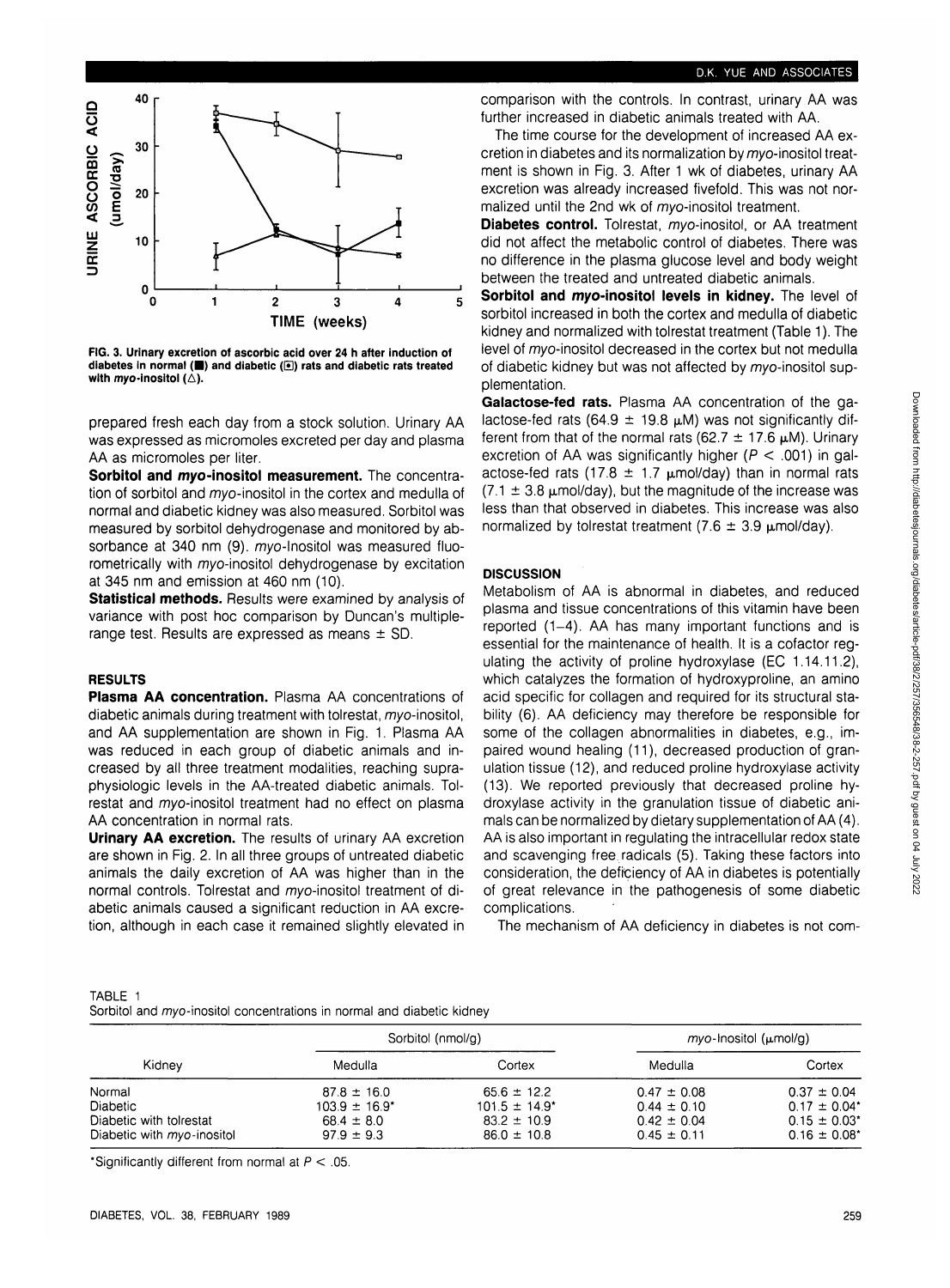pletely understood. This study confirmed the ability of the aldose reductase inhibitor tolrestat to normalize plasma AA level. The observation that treatment with myo-inositol is also effective in this regard is further evidence that the polyol pathway is involved in the abnormal metabolism of AA in diabetes (14). myo-lnositol supplementation can reverse some of the polyol-related functional derangements in diabetes, apparently by preventing the depletion of a small intracellular pool of myo-inositol (14). This has the secondary effect of preventing decreased activity of Na<sup>+</sup>-K<sup>+</sup>-ATPase. an enzyme required for many cellular functions, e.g., generation of transmembrane electrical potential. One site where aldose reductase inhibitor and myo-inositol may act to affect AA metabolism is the renal tubule, which reabsorbs AA by a Na<sup>+</sup> -gradient-dependent mechanism (15). Supporting this hypothesis is the observation that in diabetes urinary excretion of AA greatly increases but is substantially reduced by treatment with tolrestat or myo-inositol, with simultaneous restoration of plasma AA concentration. This pattern is distinct from that seen in animals treated with AA, in which the normalization of plasma AA is achieved with a further increase in urinary AA excretion. The ability of tolrestat to normalize sorbitol level in the renal medulla of diabetic animals is consistent with the possibility that its action on AA metabolism is at least partly mediated at the renal tubular level. Although our data do not demonstrate decreased myoinositol concentration in the medulla of diabetic kidney, this does not exclude myo-inositol deficiency in the renal tubular cells. This may occur because a subpool of rapidly turnedover intracellular myo-inositol is depleted in diabetes (14). The contrasting response of myo-inositol concentration in the renal cortex and medulla to the development of diabetes is not surprising. More and more, tissues are reported to have different patterns of change in myo-inositol metabolism in diabetes, a reflection of the unique biochemical features  $\alpha$  calculation  $(16)$ .

This interpretation of the action of aldose reductase inhibitor and myo-inositol in raising plasma and decreasing urinary AA is not necessarily the only possibility. Because there was no AA in the rat chow used in this study, the increased urinary AA in untreated diabetic animals clearly reflects increased synthesis, perhaps a compensatory attempt to normalize plasma AA concentration. The primary action of aldose reductase inhibitor and myo-inositol may therefore be to normalize plasma AA and thereby reduce the stimulus for increased AA production, which in turn leads to a reduction in urinary output of AA. The amelioration of glomerular hyperfiltration in experimental diabetes by dietary myo-inositol and aldose reductase inhibitor may also have contributed to the reduced excretion of AA (17).

These studies also confirm the close relationship between the polyol pathway and AA metabolism in diabetes. The interaction is not a simple one: the disturbance of AA metabolism in galactose-fed rats was much less severe than in diabetes, and we found normal plasma AA concentration and only modestly increased urinary AA, which again was normalized by aldose reductase inhibition. Although galactose feeding has been used extensively as a model to simulate the polyol disturbance in diabetes, increasing differences of this model from diabetes have been reported (18). The aldose reductase inhibitors are being investigated extensively for their possible role in the treatment and prevention of diabetic complications. Initially, interest was focused on their action in preventing sorbitol accumulation. Subsequently, attention was turned to their ability to normalize tissue myo-inositol level. Their action on AA metabolism can now be added to this list and may turn out to be important as a result of the ubiquitous nature and the great biological significance of AA.

The relevance of these findings to the situation in human diabetes remains to be explored. Because rats synthesize AA and do not rely on dietary AA intake, their metabolism of this vitamin may be quite different from humans. However, diabetic patients also have lower plasma AA concentrations. Our unpublished observations have shown that diabetic patients excrete AA in amounts inversely proportional to their glycosylated hemoglobin level, suggesting tissue depletion of this vitamin with increasing hyperglycemia. Because humans cannot synthesize AA, a change in production rate cannot be a factor but other disturbances in the metabolism of AA are possible. These may include a shift in its equilibrium with dehydroascorbate, alteration of renal excretion, change in half-life, and competition for cellular uptake during high glucose level. Further studies to characterize the nature of AA disturbance and its functional significance in humans would be of great interest.

### **ACKNOWLEDGMENTS**

This study was supported by the National Health and Medical Research Council of Australia, the Kellion Foundation, and the Hoechst Foundation of Australia. Tolrestat was a gift of Ayerst (Princeton, NJ).

#### **REFERENCES**

- Som S, Basu D, Deb S, Choudhury PR, Mukherjee S, Chatterjee SN, Chatterjee IB: Ascorbic acid metabolism in diabetes mellitus. Metabolism 30:572-77, 1981
- 2. Yew MS: Effect of streptozotocin diabetes on tissue ascorbic acid and dehydroascorbic acid. Horm Metab Res 15:158, 1983
- 3. Chen MS, Hutchinson ML, Pecoraro RE, Lee WYL, Labbe RF: Hyperglycemia-induced intracellular depletion of ascorbic acid in human mononuclear leukocytes. Diabetes 32:1078-81, 1983
- 4. McLennan S, Yue DK, Fisher E, Capogreco C, Heffeman S, Ross GR, Turtle JR: Deficiency of ascorbic acid in experimental diabetes: relationship with collagen and polyol pathway abnormalities. Diabetes 37:359- 61, 1988
- 5. Levine M: New concepts in the biology and biochemistry of ascorbic acid. N Engl J Med 314:892-902, 1986
- Barnes MJ: Function of ascorbic acid in collagen metabolism. Ann NY Acad Sci 258:264-75, 1976
- 7. Myllyla R, Kuutti-Savolainen ER, Kivirikko Kl: The role of ascorbate in the prolyl hydroxylase reaction. Biochem Biophys Res Commun 83:441-48, 1978
- 8. Freeman BA, Crapo JD: Biology of disease: free radicals and tissue injury. Lab Invest 47:412-26, 1982
- 9. Bergmeyer HU, Gruber W, Gutmann I: o-Sorbitol. In Methods of Enzymatic Analysis. Vol. 3. Bergmeyer HU, Ed. New York, Academic, 1974, p. 1323— 26
- 10. Weissbach A: myo-lnositol. In Methods of Enzymatic Analysis. Vol. 3. Bergmeyer HU, Ed. New York, Academic, 1974, p. 1333-36
- Yue DK, McLennan S, Marsh M, Mai YW, Spaliviero J, Delbridge, Reeve T, Turtle JR: Effects of experimental diabetes, uremia, and malnutrition on wound healing. Diabetes 36:295-99, 1987
- 12. Yue DK, Swanson S, McLennan S, Marsh M, Spaliviero J, Delbridge L, Reeve T, Turtle JR: Abnormalities of granulation tissue and collagen formation in experimental diabetes, uraemia and malnutrition. Diabetic Med 3:221-25, 1986